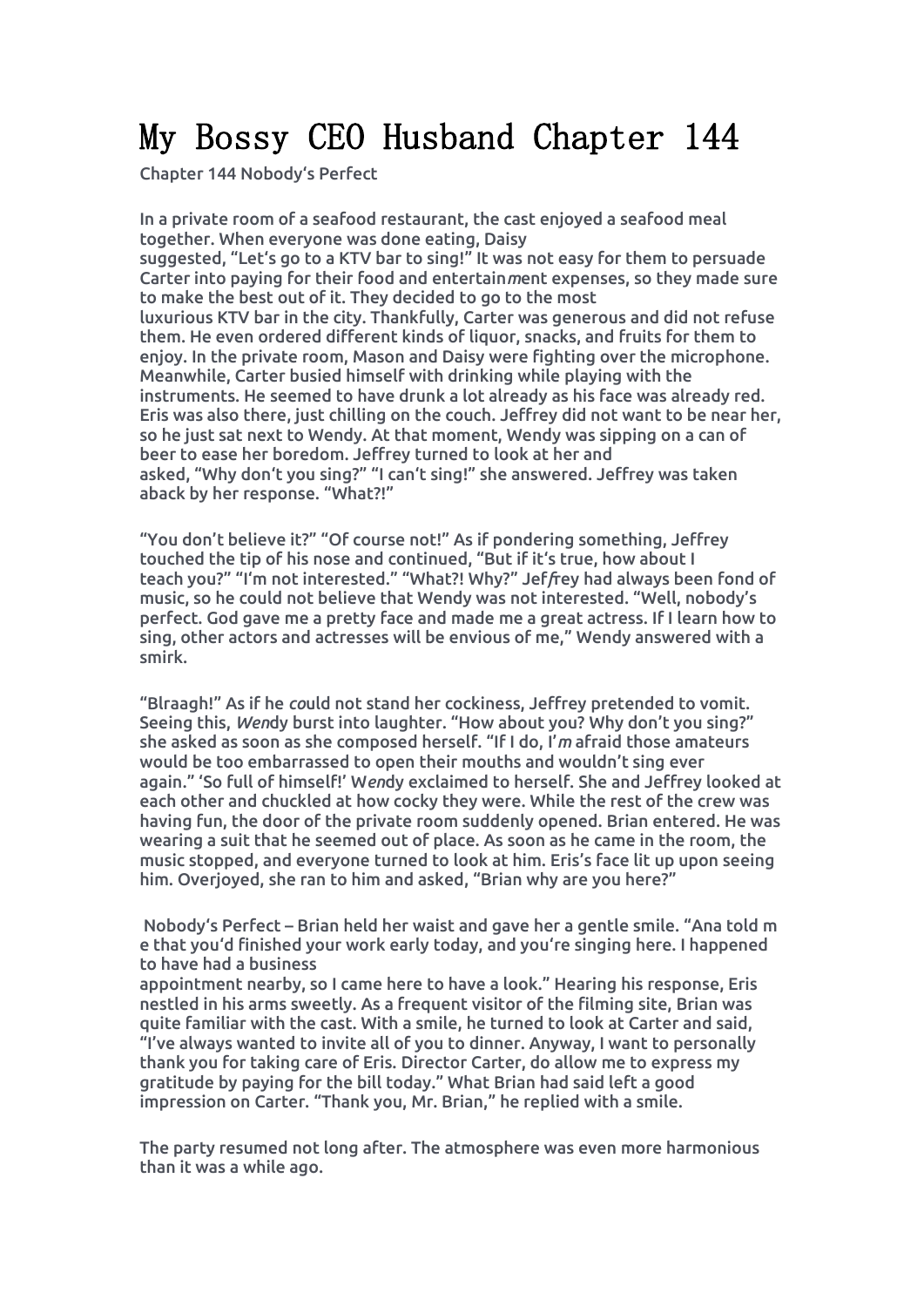After talking with Carter, Brian decided to stay in the private room. Meanwhile, Wendy seemed unhappy the moment Brian came. She turned around and looked at Jeffrey, only to find that he looked anxious. He tried to hide his face and, for some reason, he seemed restless. "Hey. What's wrong with you?" she asked with concern. *J*effrey did not

seem to hear what she had said as he was busy cursing himself in his mind. 'Shit!

Why is Brian here?

I knew I shouldn't have come here.

Damn it!

Wendy had no idea that Brian and I were brothers. Now that Brian's here, our relationship will

surely be exposed. If that happens, how am I going to get along well with Wendy after?' Just when Jeffrey was about to think of an excuse to leave, Brian spotted him. After all, he and Eris were sitting on the opposite side of the sofa. The moment he saw Jeffrey, his brows curled into a

frown. Beside him, Eris noticed that Brian was

fixated on something. She followed his gaze and found that he was staring at Wendy and Jeffrey, who were sitting next to each other. Eris leaned against his shoulder and asked softly, "Brian, what are you looking at?" "Is that Jeffrey?"

"Yes." Eris looked at Wendy and continued, "He was Wendy's partner in the show 'Story of the Concubine Ivanka.'

Apparently, he's popular among the public, especially among women. Sadly, he's a playboy. I heard that he has dated countless girls before.Wendy seems so close to him. I'm worried—" "*A*re you saying Wendy and Jeffrey are in love?" he interjected. His face darkened upon hearing what Eris had said. • "Well, I'm not sure," Eris answered vaguely. After a short pause, she added, "But, they were together most of the time during the filming. Jeffrey may look easy-going, but he's full of himself. 14:44

He didn't even talk to me at the filming site. The only person he talked to was We ndy. Well, I can't blame him, though. He must have become big–headed after becoming famous at such a young age. Brian, will Wendy suffer because of h im?" Eris asked worriedly as if she really cared

about Wendy. Brian did not respond, but it seemed that he was shocked and furio us. 'Why does he seem strange?' Eris asked herself. She was nervous upon seeing his expression while looking at Wendy. • Last time, her mother told her that men were always attracted to such beauty as Wendy.It was not easy for Eris to captivate Brian. How could she accept it if he still had feelings for another woman? 2 Cunning as she was, she had asked Ana to call Brian here to let him know that Wendy was seeing another man. In this way, Brian would think that Wendy was only a "woman of easy virtue". Eris thought that by doing this, he would be disdainful for that bitch, Wendy, now. 2 However, things did not happen as she had hoped. Looking at Brian's expression, Eris wondered if he still loved Wendy. 1 At the thought of that, she felt appalled. She subconsciously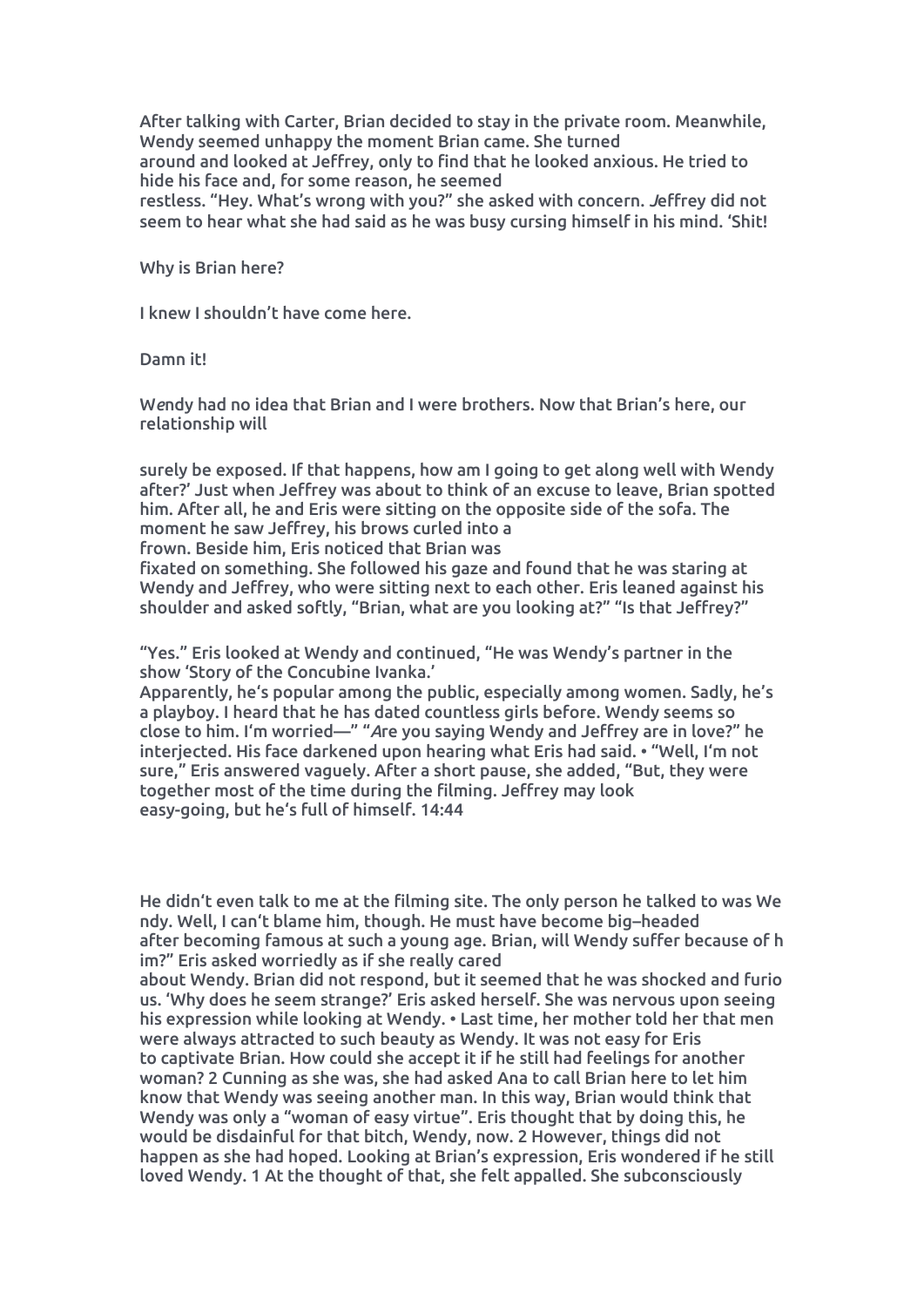tugged Brian's sleeve and asked, "Brian, what's wrong with you?" "Nothing." It was only at that moment that Brian withdrew his gaze. E*v*en so, he was still wearing a long face. Well, who would be happy if a man saw his ex-girlfriend and brother so close? "Brian, why do you look unhappy? Do you still have feelings for Wendy? a I know that I did a lot of things that I shouldn't have done to be with you. I had been the third wheel of your relationship for a year. How stupid of me, right? I know I don't deser*v*e you in any way. If you still love Wendy, tell me. I'll let you go. I want you to be happy,even if it breaks my heart," Eris said while choking back her tears. Her eyes were red, and she was holding his hand tightly as though afraid to let go. 1 "Nonsense!" "Then you—" "Jeffrey is my brother!" . Eris was flabbergasted.

An utter shock was written all over her face.

*J*ef*fr*ey was one of the most popular idols in the entertainment circle, while Brian was the son of a famous family in Ywood. Nobody would have guessed that the two were related. "Brother?" Eris murmured in confusion. 'Perhaps Jeffrey is just his just younger cousin? Or perhaps he only meant they're good friends by using the word 'brother', instead of that they're really related,'Eris mused. "Yes, my biological younger brother," Brian confirmed. Eris was even more shocked. "Then why didn't you mention it before?" she asked with suspicion.

Nobody's Pertect She had been with Brian for three years. All this time, she kne w that he *came from a rich family* and was the only son. She had never heard him mention he had a b*r*other. "Well, he has been rebellious since he was a child. Not to mention, he has g*ood looks* a*n*d is *very* talented in music. When he was in high school, he entered showbiz and even

signe*d a contr*act with Starlight Media by himself. As you know, my parents don't really ap*p*rov*e of* the *s*howb*i*z*, so* they seldom brought him up." 9 Brian looked at Jeffrey and continued, "Ever since he entered the entertainment circle, he has been very busy, so he doesn't come home always. That's the reason why you haven't see*n h*im. I *don'*t talk about him much because I'm afraid my parents will get upset if *I d*o." Eris finally knew the truth. 'How could Wendy be so lucky?!' . she thought with hatred and jealousy.&

She had thought that Jeffrey was just an ordinary actor and a singer. She never expected that he actually came from a wealthy and powerful family! \* 'Damn it!' she cursed inwardly. "Brian," Eris said with a frown, "does Wendy know that *J*effrey is your br*o*ther? Is it possible that she dated Jeffrey only because of this?" ?

### My Bossy CEO Husband Chapter 145

Chapter 145 Unbelievable On a second thought... Eris figured that it was better that Jeffrey and Brian were brothers. In this way, Brian would hate Wendy even more. "No... It can't be! Wendy wouldn't do that." 9 All of a sudden, Eris's eyes glinted as though she had come up with an evil idea. "Brian, even I didn't know that you and Jeffrey are brothers. For sure, Wendy didn't as well. She must have gotten close with Jeffrey for who he really is," she reasoned

out with a fake smile.Although it seemed like she was speaking for Wendy, she was doing it for her own good. \$ What she had said made Brian break out a cold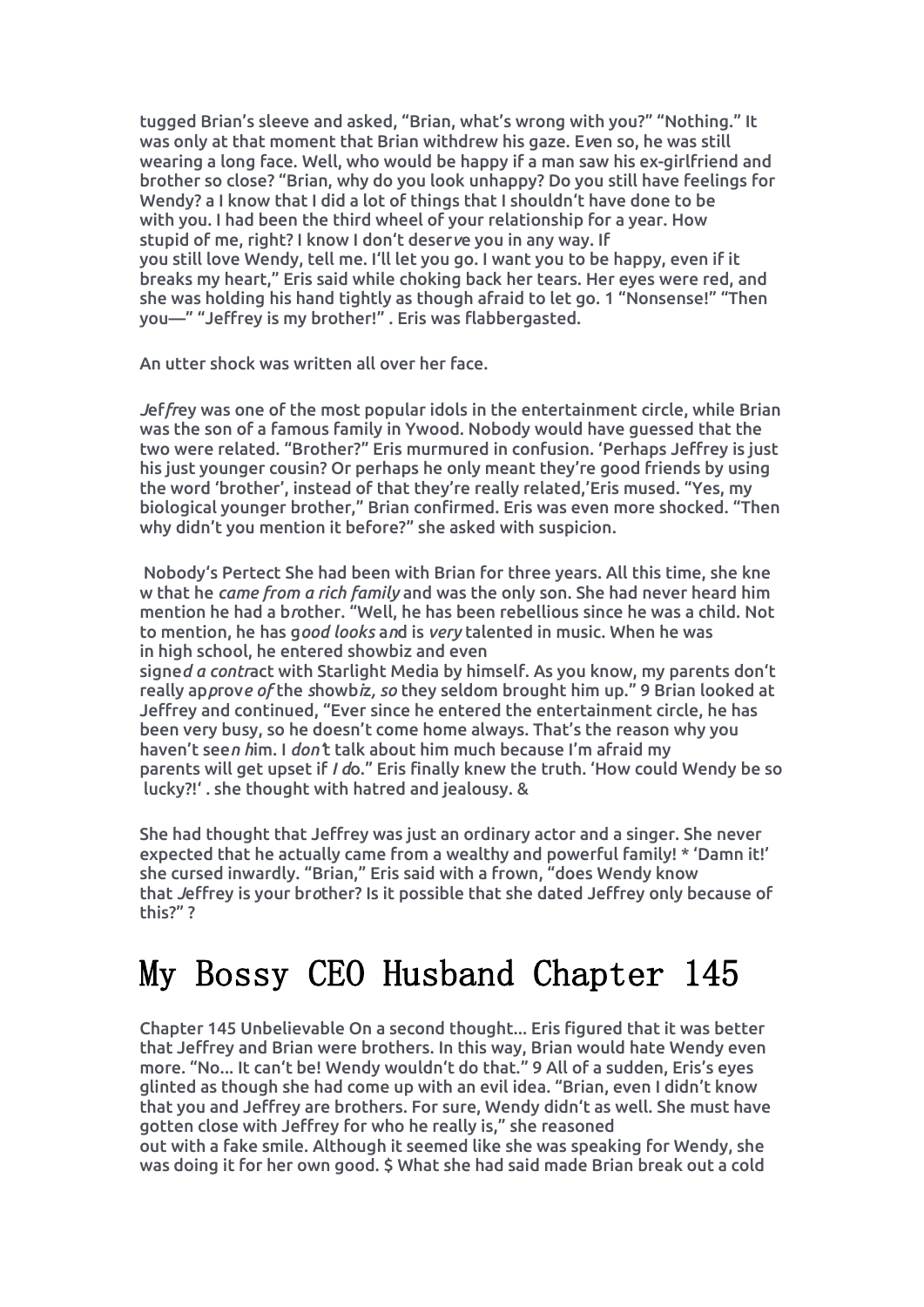sweat and made his expression dark and gloomy. Meanwhile, Eris felt very proud of herself. As far as she knew, Brian must be fuming with anger. 'Humph!

Wendy, you want to take Brian away from me? You wish!' Eris exclaimed inwardly. 11 *A*t that moment, Wendy stood up from the couch. "Where are you going?" Jeffery asked in a hurry. Wendy looked at him sharply and answered, "To the bathroom!"

"Oh."

That made sense because she had been drinking beer for a while. Without saying another word, she strode out of the room. The KTV building was big and full of twists and turns. Because of this, Wendy had to ask a waiter if he could lead the way for her. The waiter agreed, so she was able to go to the toilet without a problem. She finished her business not long after. As soon as she walked out of the ladies room, she saw Brian standing outside as if waiting for someone. After washing her hands, Wendy got out without even bothering to look at him. "*W*endy!" Brian called out behind her.

*We*ndy paused for a second and then continued to walk.

Because she did not even look back at him, Brian strode over and grabbed her wrist. . "Let me go!" W*en*dy ordered flatly, Brian immediately did as told and said pathetically, "Wendy, do you know that you're like a hedgehog whenever you see me? You seem as though the thorns all over your body are pointed, ready to attack. I know I've wronged you. I may have hurt you before, but you shouldn't go too far just to take revenge on me." Upon hearing that, a frown appeared on Wendy's face. She loathed Brian to the core that looking at him made her feel disgusted already. Why would she waste her time on him?

Unbelievable "Brian, are you out of your mind?" Brian was confused. With a s igh, he walked up to Wendy and said, "Wendy, I know it was wrong of me to throw money at you at the filming site. I swear I didn't mean that. It's just th at recklessness got the better of me. I even

said a lot of awful things to you. Please forgive me." . Wendy raised her ey ebrows and wondered, 'What the hell!

#### Did he bump his head or

something? At that time, he poured out his anger on me. Why is he apologizing to me now?' a Wendy waved her hand in dismissal and leaned against the wall. "Brian, what are you planning this time?" she asked with disdain. Brian heaved a sigh and answered, "Wendy, I just want to

make it up to you. I promise to do anything you ask."2 Judging from his tone of voice, he was sincere and earnest. Last time, he got annoyed at Wendy, which made him say a lot of horrible things to her out of spite. He now regretted having said that. If only he could turn back time, he wouldn't have said any of it. After thinking about it, he realized that it was his fault in the first place. He should not have hidden from Wendy how much he loved Eris. He should have made it clear to her sooner.

What's more… He should not have lied to Wendy that it was him who slept with her that night. Although he did that in order to protect Eris, it made Wendy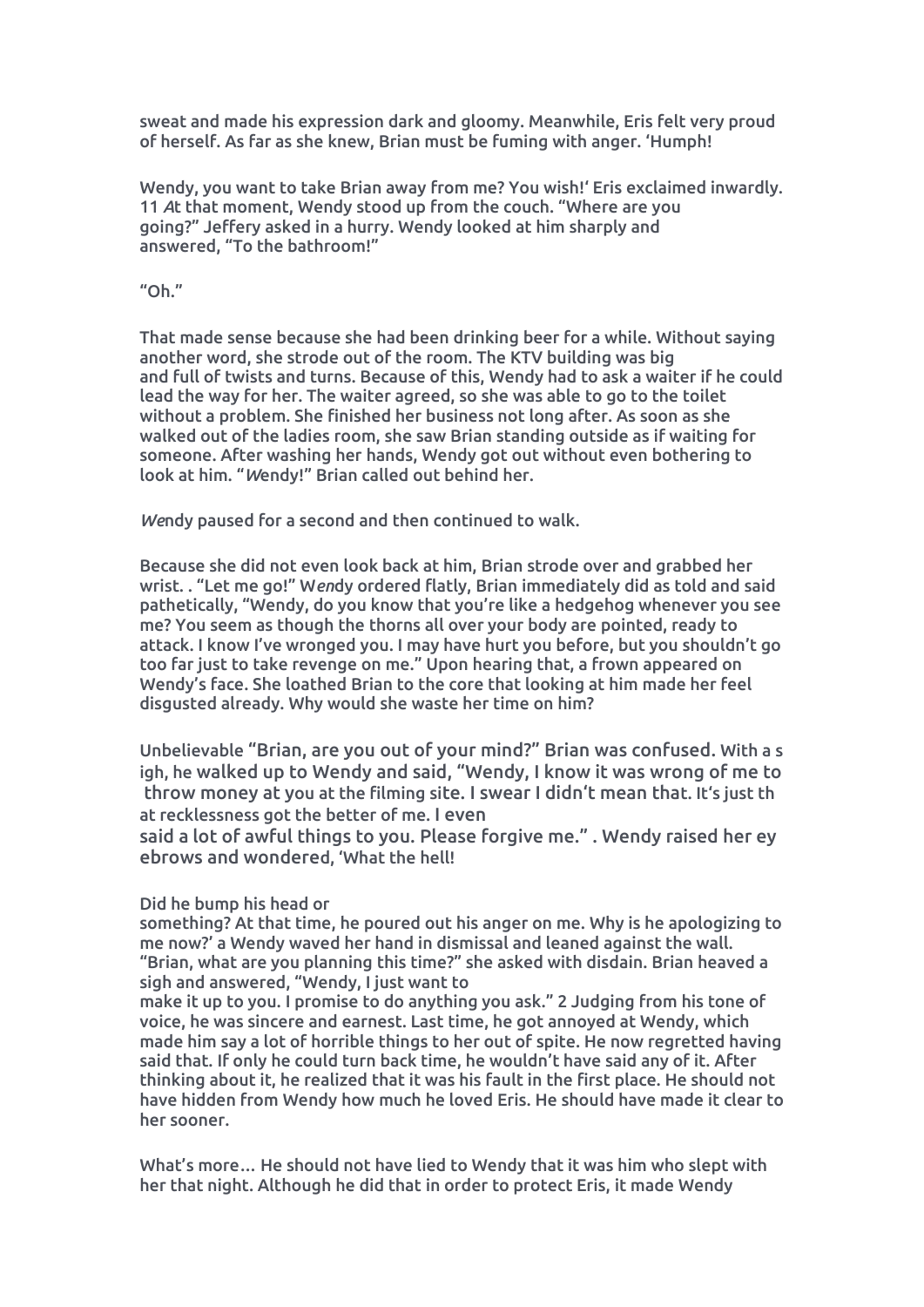misunderstand that she was pregnant with his child. As a result, she became expectant to the birth of that child.

Needless to say, it was Eris and his fault.

Since he had figured it out, he did not really cause more trouble for Wendy. Otherwise, with his power, it would be apiece of cake for him to make it impossible for Wendy to survive in this city. "Make it up to me?" she asked with suspicion. "That is correct. I'll do anything you ask as long as I can do it." Upon hearing his words, a sneer appeared at the corners of Wendy's mouth. "What if I ask you to break up with Eris?" she asked cunningly. Brian's face darkened at once. "Wendy..." "You said it yourself you'd do anything I say. But now that I proposed one, you refused. You're interesting." "Wendy—" Wendy sneered and interrupted him, "In reality, this so-called compensation you're offering me is just charity that doesn't affect your and Eris'sinterests. Guess what? I don't need any of it! Just keep the hell away from me. That's the best thing you can ever give. You disgust me." "Wendy, I know you haven't forgotten about me. Just admit it. Why do you have to lie?",

Wendy was taken aback by Brian's audacity

that her mouth fell open. 'What the hell?! Oh my God!' Wendy could not help but scoff. That was the funniest thing she had ever heard in her life! "Brian…" She wanted to say something but, for some reason, she trailed off in the end.

1 "Say it," Brian urged. To his surprise, Wendy patted him on the shoulder and sai d, "I advise you to see a psychiatrist. Paranoia is curable. Perhaps you can still recover from it." . Now, it was Brian's turn to be

speechless. Upon saying that, Wendy turned around and left. It was only after a few seconds that he came back to his senses.He strode to catch up with her and asked, "Then explain to me why you're so close with my brother." What Brian had said made Wendy stop in her tracks. If Brian was not paying attention, he would have bumped into her. Fortunately, he did not. At that moment, the two were very close. So close that Brian could smell the fragrance of her body wash. His heart pounded in his chest as he smelled the familiar scent on her body. To be honest, Wendy had changed drastically over the years. Today, she was wearing a white shirt with a stand-up collar, matched with a white skirt with red and yellow patterns. Her long hair fell on her shoulders, and her makeup was light, which accentuated her natural beauty. She had a voluptuous body that even though her shirt was buttoned up, she still looked alluring. Brian believed that she still had feelings for him, so he was complacent.

"What did you just say?" "Wendy, stop playing innocent. I know you're just pretending to be intimate with my brother to piss me

off." "Stop! Stop!" Wendy interrupted him, "Are you crazy?! Who even is your bro ther?" At that moment, Brian realized that the astonishment on Wendy's face was genuine. With his eyebrows furrowed, he

asked, "Oh. You don't know that Jeffrey is..." Before Brian could finish his words, Jeffrey, who was standing at the cornerat the end of the corridor, yelled at the top of his lungs to interrupt Brian. He was afraid that Brian would reveal their relationship to Wendy, "There you are!"*J*effrey rushed over hurriedly, grabbed Wendy's wrist, and pulled her forward. "Wendy, Director Carter is looking for you. He said he needed to talk to you about something. Let's go see him right now,"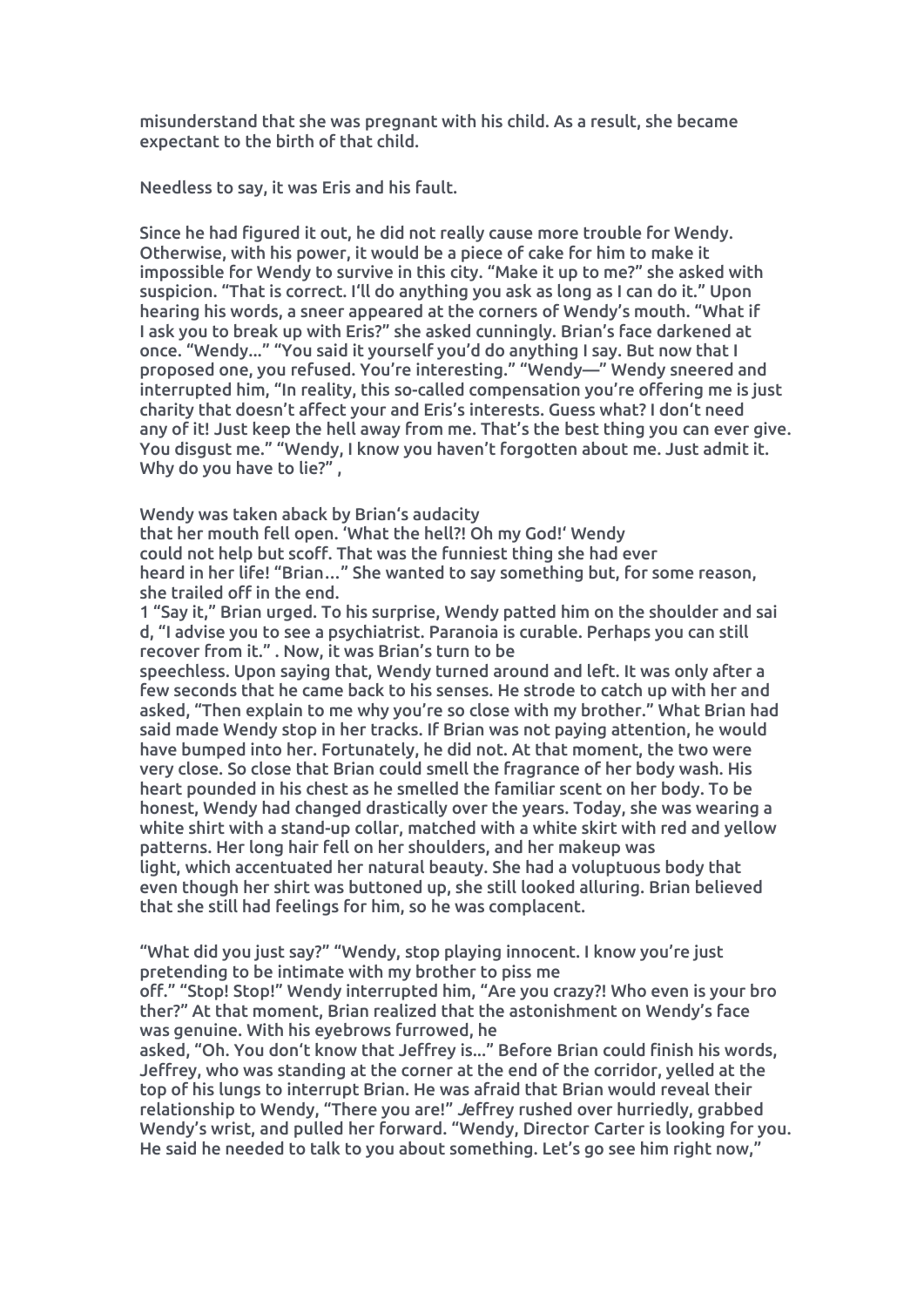he urged "What?" "Don't ask any more questions. Let's go." Since Jeffrey was tall and strong, Wendy could not do anything but let him pull her away.

Unbelievable Behind them, Brian shouted, "Bruce, stop!" Jeffrey froze all of a s udden. Wendy blinked and looked at Jeffrey in confusion. "How did he know you r realname? It looks like that he knows who you really are," she concluded. Jef frey's face turned as white as a sheet, and he stammered,"W–who knows. Forget it. Let's just go." "Brian mentioned his brother just now. Is it you?" Wendy asked again. . Shocked, Jeffrey

tripped and almost fell. Wendy did not have to hear his response to find out t he truth. To calm herself down, she took a deep breath... And again... Finally, sh e was now calm and composed. However, she still had to lean against the wa ll to support herself. What she had just found out was quite difficult to proce ss. "Wendy, let me explain." "Shut up."

Wendy seemed to have used up all her energy just trying to process everything. 'Jeffrey and Brian are brothers. Ryan is Jeffrey's uncle, so that means, he's Brian's uncle as well. \$ Damn it!

This is so… unbelievable!' &

## My Bossy CEO Husband Chapter 146

Chapter 146 Cool And Charming

Wendy felt like her head was about to

explode. Sure, she knew that Brian and Ryan had the same surname. She had once made jokes about

the possibility of the two of them being distantly related, but she never would have thought that Ryan was actually Brian's uncle! She was shocked and

couldn't utter a single word. For a minute or so, the room remained silent, until Jeffrey stood up awkwardly, his hair a mess. He looked at Wendy's gloomy face

nervously and a little fearfully. "Wendy, I shouldn't have kept it from you..." Wen dy took a deep breath. "So, I guess you knew I used to

date Brian?" Feeling quilty as hell, Jeffrey nodded. Wendy shot him a disappointed look, and Jeffrey tripped all overhis tongue to explain himself. "Just listen to me, Wendy! Yes, I did know about it but only for a while. Remember when I warned you to beware of Eris? You told me that she was your stepsister, so that's when I realized…" He trailed off at the sight of Wendy's scowling expression. It just dawned on her that Jeffrey was Brian's brother, which made her feel even more like a fool. She rubbed her temples hard, taking two steps back. Jeffrey's heart sank.

"Wendy…" He hastily took two steps

towards her. "I thought you would cut me out of your life if I had told you. You can be pretty stubborn sometimes, you know." Wendy just turned her head away from him. Jeffrey walked up to her and roared, "Listen here! I didn't even know you were dating Brian at that time! When you two were together, I was pursuing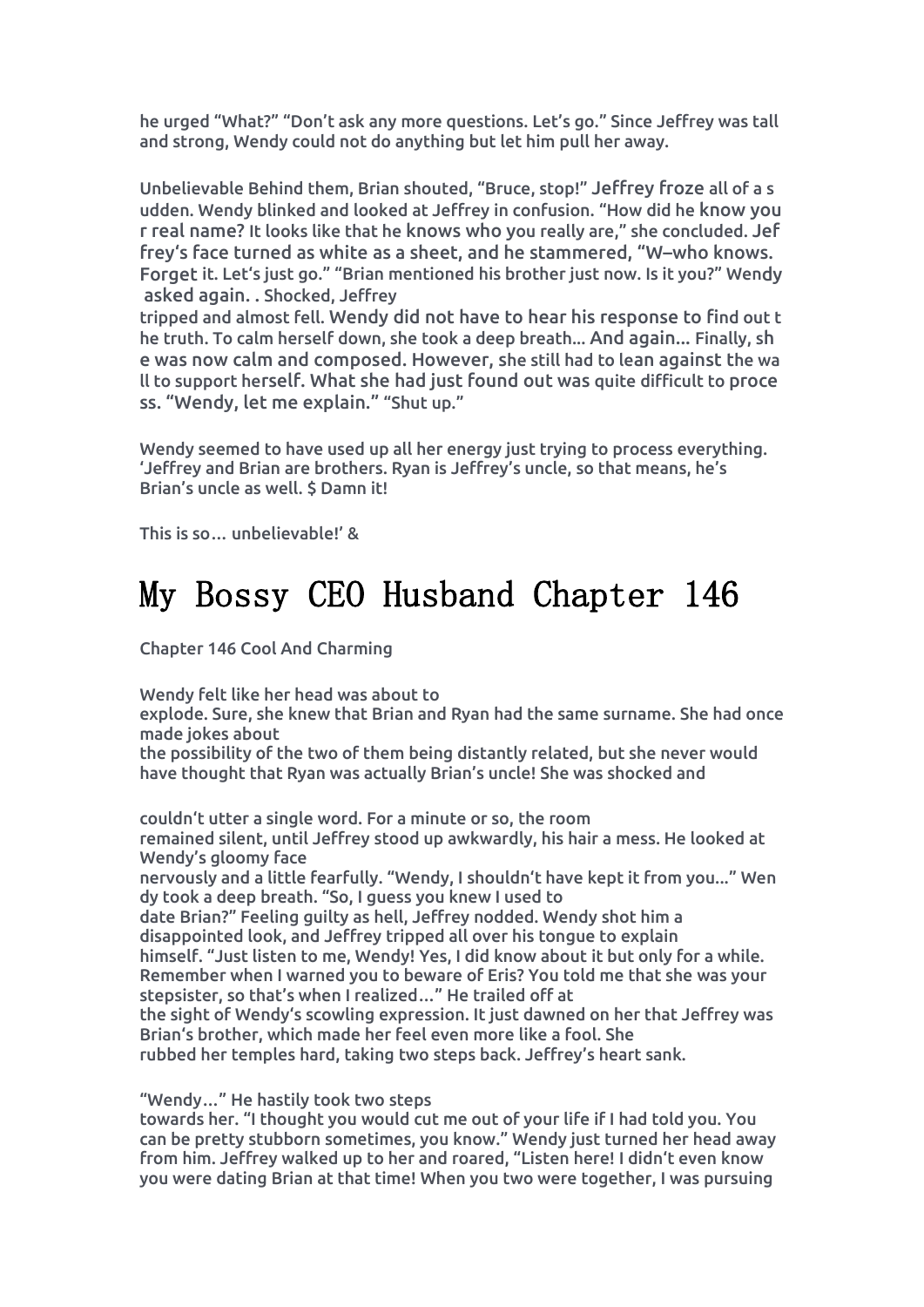my career as a singer. I was so busy that I had no time to go home.I had never met you back then." "Don't you take that tone with me, " Wendy snapped, slapping his hand away. Jeffrey was furious. 'Fuck!

### What the hell does she want me to

say?' "You can't be that stupid! It was Brian that broke your heart back then. It ha d nothing to do with me. You can't blame me for what my brother did!" *W*endy rolled her eyes at him and asked, "You really think that's what's happening here?" "I don't think so. It is plain for everyone to see!" Wendy didn't even know how to respond to that accusation. 'Shit!

What's his problem?

LOOI ANU Lndlung Well, to be honest, I did think about that for a second when I found out Jeffrey and Brian are brothers, But I let it go immediately.Oh, Go d. He really is right. It wasn't his fault my heart was shattered

back then. I can't turn my back on him because his brother is an asshole.' S eeing the nervous look on Jeffrey's face, she was torn between laughing a nd crying. She walked over

and patted him on the shoulder. "I am sorry. You were right. I acted like a f ool. But I promise our relationship won't change because of something Bri an did to me all those *y*ears

ago." Jeffrey's shoulders sagged in relief. He brought a hand to his forehe ad and found it damp with sweat. He wiped the sweat off and chuckled inwardly.

### 'God!

That was more tiring than filming for a whole day. I was really scared for a moment there. But thankfully, Everything turned out just fine.' Taking a deep breath, he said, "Singing here isn't that appealing anymore. Let's just go back early." "Didn't you say that Carter had something important to tell me?" Wendy asked. Jeffrey's face turned bright red, betraying his guilt. "You lied to me?" Wendy growled.

"I had no other choice."

"I will kill you!" The two ofthem bantered as if no one else was around, which made Brian livid. He clenched his fists and stood there silently. But seeing that his brother and Wendy were about to leave, he moved hastily to block their wa*y*. Wendy rolled her eyes at him. "Can I help you?" "W*e*ndy…" Brian started, but she cut him off. "If you think that I still have feelings for you, then you need to pay a visit to your shrink! I'm not a masochist.What you and Eris did to me was awful. You should be grateful that I have no desire to

get back at you. But get it through that thick scull of yours that you and I are done!" . Jef*fr*ey was stunned by her reaction. 'What on earth did Brian and Eris do to her?' He was really confused."Brian…" He wanted to say something but his brother didn't let him. "Bruce, shut your mouth." 'Shit!